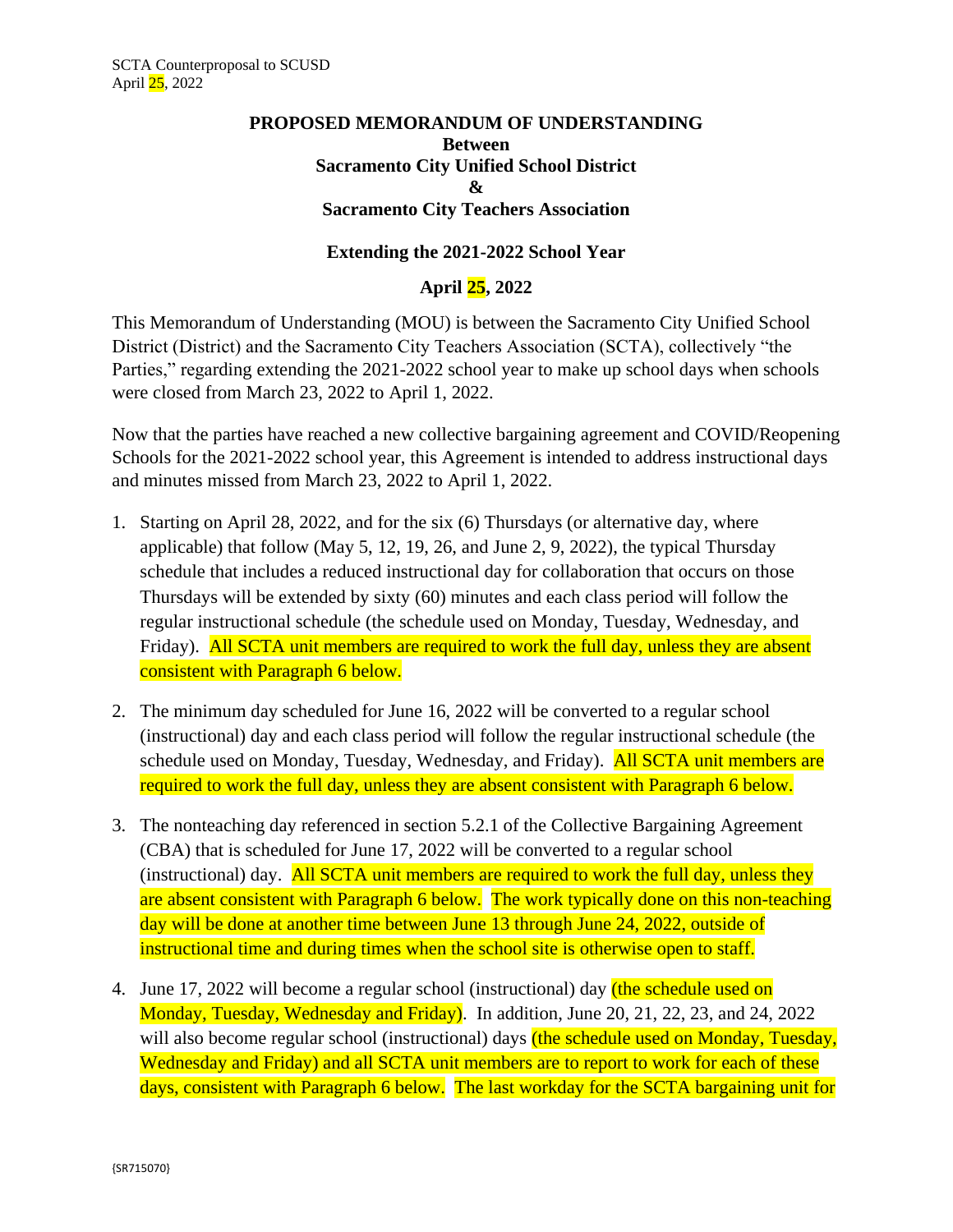the 2021-22 school year shall be June 24, 2022, unless employees are on a 12-month salary schedule.

- 5. For those employees on the salary schedules in Appendix A (#s 1-7), the employee work year **for the 2021-22 year only** will be 180 separate workdays with compensation based on the attached salary schedules. For those employees on the salary schedules in Appendix B (#s 8-9), the employee work year **for the 2021-22 year only** will be 175 separate workdays with compensation based on the attached salary schedule. For those employees on the salary schedule in Appendix C (# 10), the employee work year **for the 2021-22 year only** will be 194 separate workdays for school psychologists and 189 separate days for program specialists and school social workers with compensation based on the attached salary schedule. For those employees on the salary schedule in Appendix  $D \left( \frac{\mu}{2} 11 \right)$ , the employee work year **for the 2021-22 year only** will be 176 separate workdays with compensation based on the attached salary schedule. For those employees on the salary schedule in Appendix E (# 12), the employee work year **for the 2021-22 year only** will be 222 separate workdays with compensation based on the attached salary schedule. For those employees on the salary schedules in Appendix F (#s 13-14), the employee work year **for the 2021-22 year only** will be 188 separate workdays with compensation based on the attached salary schedule. Consistent with the Successor Contract agreement reached on April 3, 2022, the salary schedules will be increased by 4% across the board. The last teacher workday for the 2021-2022 school year shall be June 24, 2022. The days of the strike, March 23 through April 1, will not be considered work days.
- 6. Employees are required to work each of the days identified in Paragraphs 1, 2, 3, and 4 above, unless they are taking an approved leave of absence pursuant to Article 9 of the CBA. In addition, any employee who has a pre-scheduled vacation or significant pre-scheduled event not otherwise covered by Article 9 of the CBA will be able to use PN days or days without pay for each of the days identified in Paragraphs 1, 2, 3, and 4. In the case of those educators who are participating in the Sacramento State University STEM Power Summer Institute attendance at the Institute during instructional time set forth above in Paragraph 4 will be considered work time.
- 7. No employee who was absent from work due to the strike from March 23 to April 1, 2022 will receive a pay dock for the days that they were on strike because those days and minutes are being made up as set forth above.
- 8. SCTA unit members remain responsible for engaging in collaborative time and all required year-end related duties, e.g. attending graduation or other required related duties, grading and student progress reporting, finalizing cumulative files and reports, classroom closure.
- 9. Employees who submitted a notice of retirement or resignation with a retirement or resignation date of June 17, 2022 will be deemed to be retiring or resigning instead on June